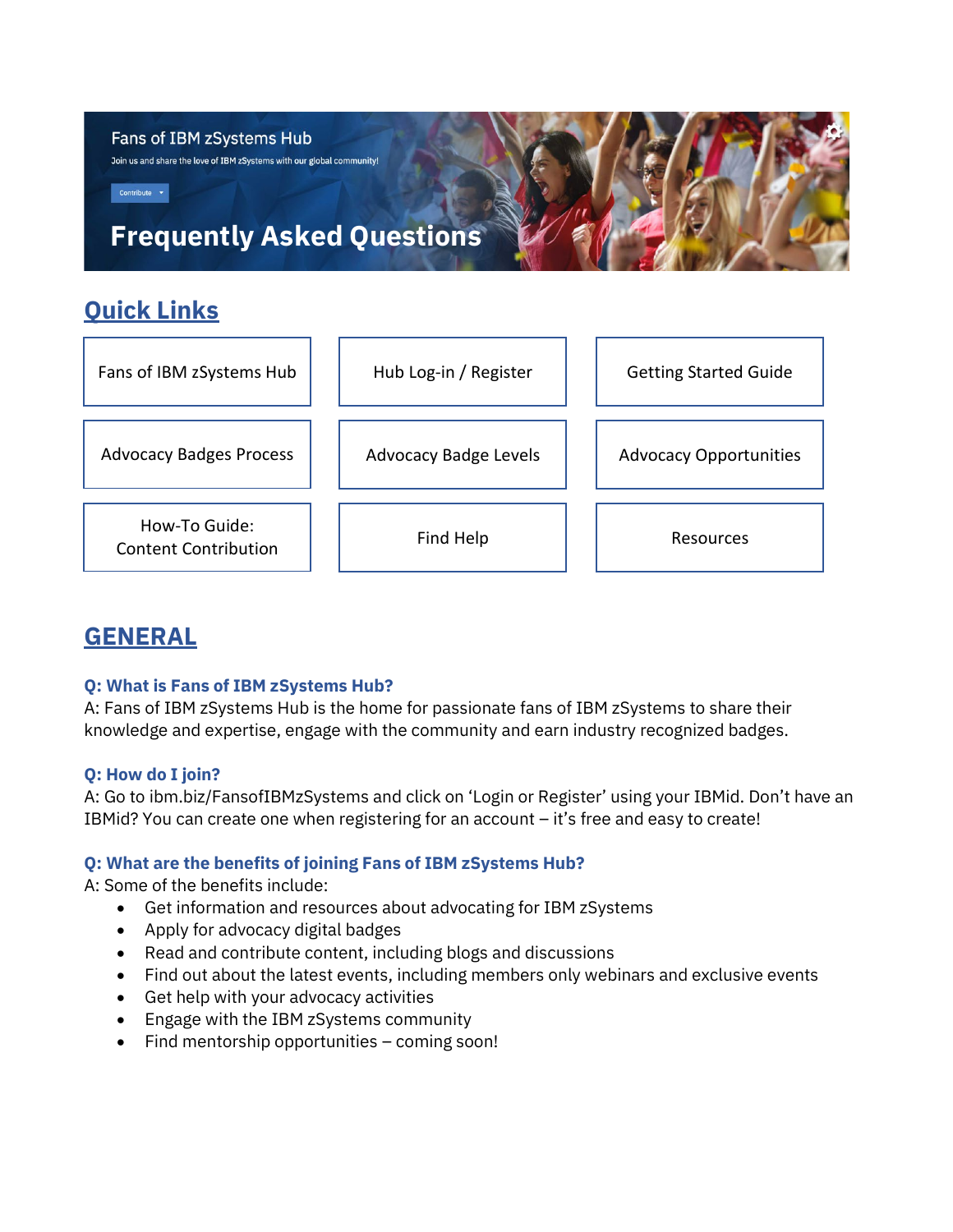#### **Q: How do I get featured in the Spotlight section?**

A: Great question! We love to feature passionate fans who have extensively contributed their expertise and actively advocate for IBM zSystems. In the near future, you will be able to nominate yourself or someone else to be featured on the spotlight soon – watch out for it!

### **Q: I need some help with my advocacy efforts. Where can I go?**

A: If you have an upcoming event or activity, or need help in identifying a mentor / mentee, simply fill up this [form](https://www.ibm.com/community/z/fans-of-ibm-zsystems-need-help/) and help will be on the way.

# **ADVOCACY BADGES**

#### **Q: What are Advocacy Badges?**

A: They are digital badges that recognize the amazing and inspirational efforts put in by fans, in sharing their knowledge and expertise about IBM zSystems with the community. To get a badge, you will need to contribute acts of advocacy – some examples are mentoring student, writing a blog, speaking at an event. There are three levels of advocacy badges: Contributor, Advocate, Influencer. You can level up with more acts of advocacy and get all three badges.

#### **Q: How do I apply for Advocacy Badges?**

A: Learn all about the [advocacy badge process here.](https://www.ibm.com/community/z/ibm-zsystems-advocacy-badge-process/)

#### **Q: Can I get Advocacy Badges next year if I already have them this year?**

A: Yes, you can! Advocacy Badges are renewed annually, based on the calendar year. Be sure to apply for your badges every year.

#### **Q: How often are Advocacy Badges issued?**

A: They are issued monthly through IBM's digital badge partner, Credly.

### **Q: What can I do with the digital badges?**

A: Add them on your LinkedIn profile to build your personal eminence and showcase your expertise in IBM zSystems.

### **Q: I have more questions about Advocacy Badges, where do I go?**

A: Find out more [here.](https://www.ibm.com/community/z/ibm-zsystems-advocacy-badge-process/)

# **EVENTS**

### **Q: How can I get an event I'm organizing or speaking at featured on Fans of IBM zSystems Hub?**

A: You have to join or be a member of Fans of IBM zSystems Hub to get your IBM zSystems related event featured. Fill out this [form](https://www.ibm.com/community/z/request-new-event/) to request to add your event to our calendar.